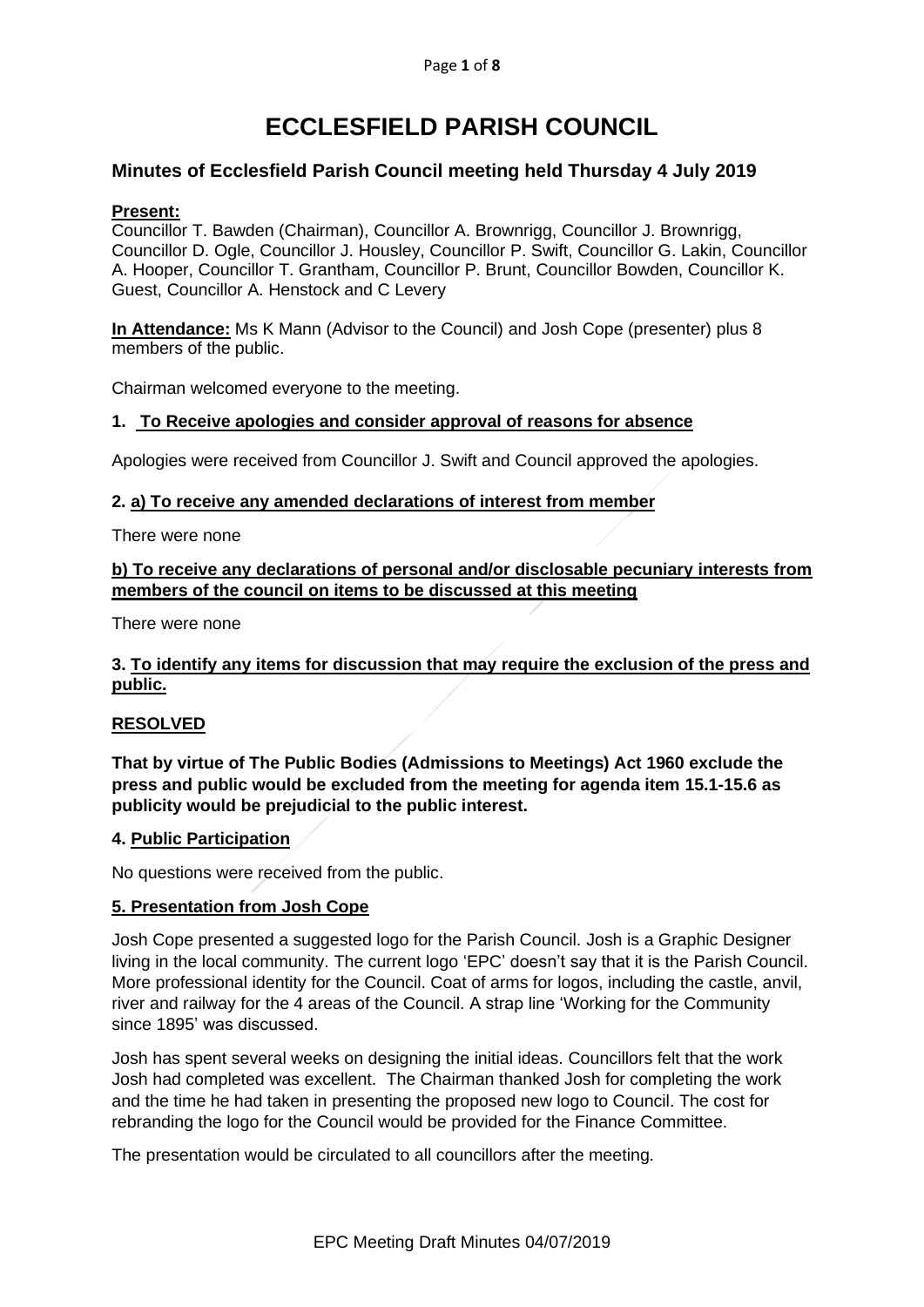# **6.1To approve the minutes of the Council meeting on the 4 April 2019 (deferred from the last meeting)**

# **RESOLVED**

**That the minutes of the meeting of Ecclesfield Parish Council held 4 April 2019 be approved as a true and accurate of that meeting.**

# **6.2To approve the minutes of the Staffing Committee meeting held on the 6th June 2019**

Apologies were provided from Cllr Bowden with regard to their non-attendance at the Staffing meeting.

## **RESOLVED: That**

- **i) The minutes of the of Staffing Committee Meeting were approved as a true and accurate of that meeting; and**
- **ii) The Recruitment Policy would be considered at the next staffing committee meeting.**

# **6.3To approve the minutes of the Council meeting held on 6 June 2019**

It was noted that the minutes were not published on the website for members of the public to read. The Chairman explained that with limited staff currently it was impossible to keep the website updated as well as the rest of the Admin work that needed to be completed.

The notice of meetings would be updated and placed in the noticeboards within Ecclesfield. The notice of meetings would also be emailed to all councillors.

## **RESOLVED**

**That the minutes of the of Council meeting were approved as a true and accurate record of the meeting.**

## **7. To consider lobbying for the installation of fibre optic broadband for High Green**

A discussion took place with regard to lobbying for the installation of fibre optic broadband.

## **RESOLVED**

## **The parish council agreed to lobby for the installation of the fibre optic broadband for High Green and a letter would be sent from the Parish Council.**

## **8. Standing Orders and Financial Regulations**

It was agreed to defer the review of the Standing Orders and Financial Regulations to the next Finance Committee meeting.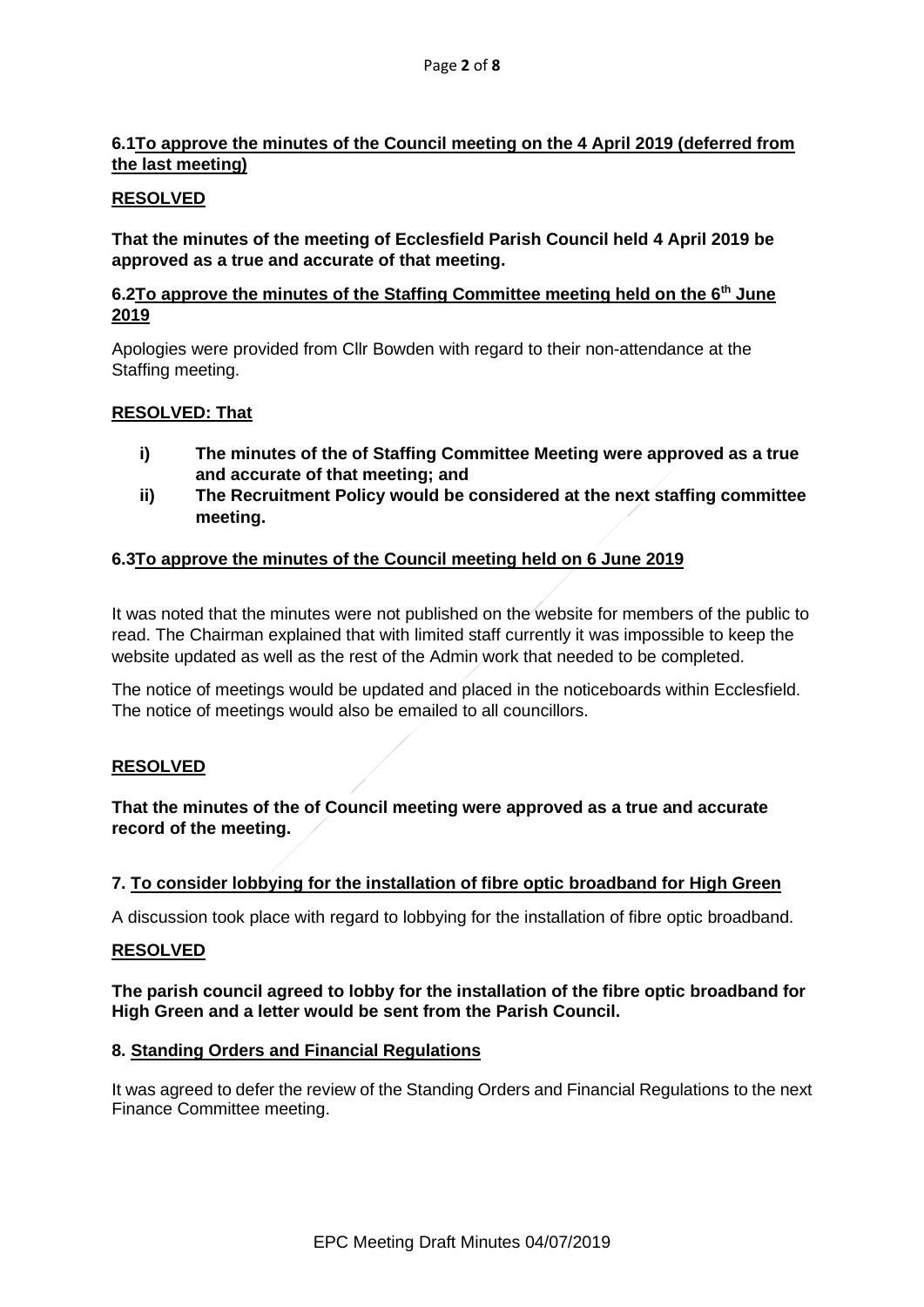## **RESOLVED**

## **That the Standing Order and Financial Regulations review would be provided to the Finance Committee meeting on the 18 July 2019.**

## **9. Grant Application Policy**

Cllr P Swift presented information with regard to a revised grant application policy. There are 6 wards not 4, Burncross has 2 councillors representing the ward and Thorncliffe has 2 councillors representing the ward. A Pie Chart was presented to show various spending within the wards.

It was suggested that the grants budget be split into two funds, a Parish Fund and a Ward Fund.

A new pie chart was provided with suggestions that the grant funding is more equally spread, over the whole parish.

A working group would look at the draft document and a revised Draft Grants Policy would be presented to the next Council meeting on 5 September 2019.

## **RESOLVED**

**A working group to be arranged to look at the Draft Grants Policy with Cllr Housley, Grantham, Ogle, Lakin and P Swift and a revised Grants Policy to be presented to Council on the 5 September 2019.**

#### **10 Correspondence**

- 10.1 White Rose would be circulated to all councillors by email.
- 10.2 Accessibility Regulations 2018

The Advisor to Council updated that when the Parish Council have a new website installed they would need to be mindful of the new Accessibility Regulations that came into effect in September 2018. The Regulations would need to be included in the Social Media Policy.

## **RESOLVED**

#### **The correspondence be noted and the update on the Accessibility Regulations 2018.**

Cllr Grantham left the room at 20:06 returned at 20:09

#### **11. Financial matters:**

11.1 The Advisor to Council had provided the current Bank Balances.

A discussion took place on whether to move some of the funds into a new bank account as there is a considerable amount of money in the current account as well as Black Horse Account. The Advisor had contact Churches, Charities and Local Authorities (CCLA) to ask if they would attend the next council meeting to present their Property Fund and explain investing with the CCLA.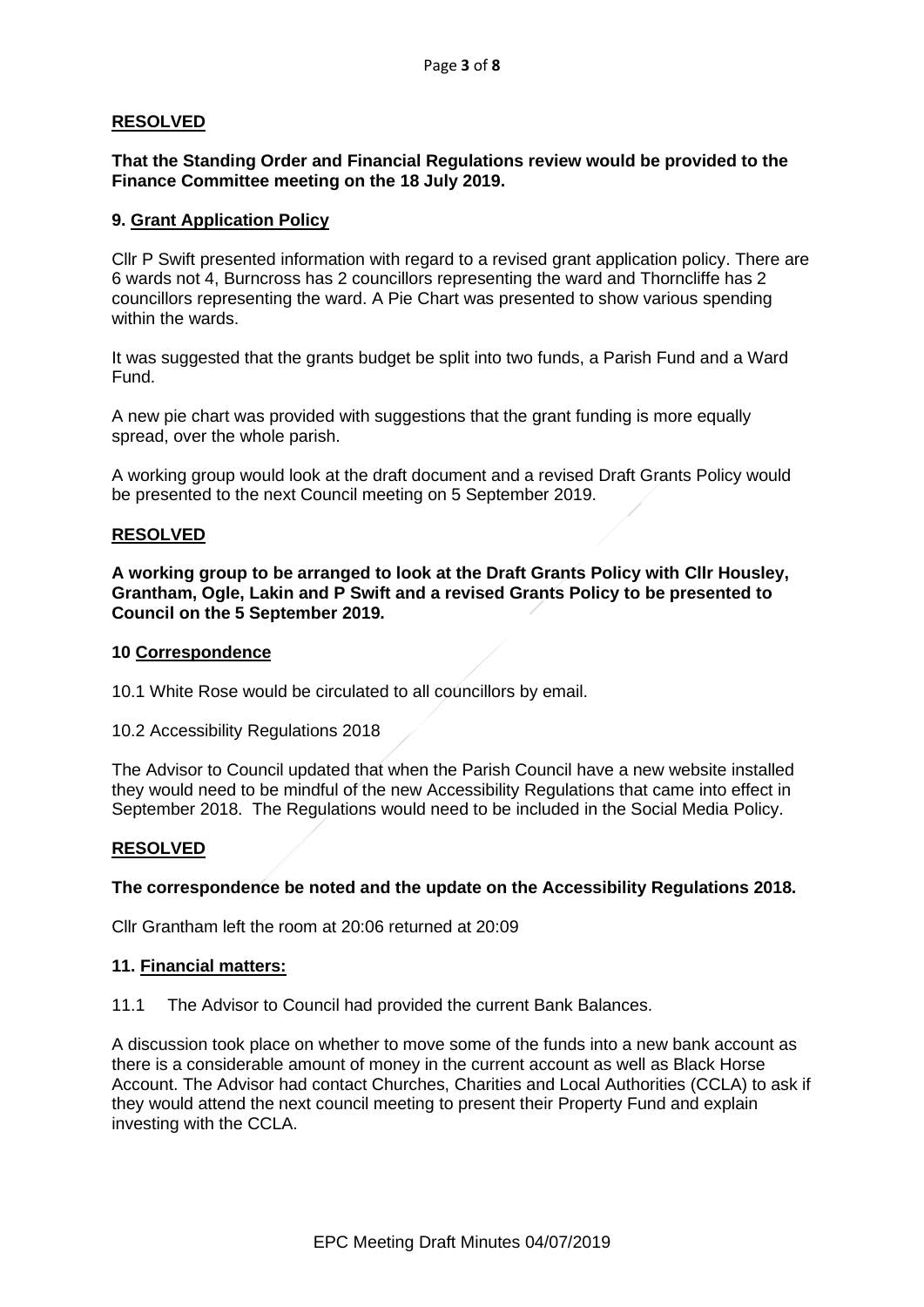## **RESOLVED: That**

- **i) The bank balances be noted;**
- **ii) A new bank account be opened as soon as possible with Lloyds Bank; and**
- **iii) Mark Davies, CCLA be invited to present information on the CCLA Property Fund at Council on the 4 September 2019**

11.2 A list of payments for June 2019 was presented.

| Payable To                                      | <b>Payment Details</b>                                    | Amount  |
|-------------------------------------------------|-----------------------------------------------------------|---------|
| <b>British Gas</b>                              | Gas Supply Com Room 9 Feb - 14 May                        | £191.41 |
| <b>British Gas</b>                              | Gas Supply Council office 9 Feb - 14 May                  | £326.30 |
| <b>YLCA</b>                                     | Chairmanship Training                                     | £230.00 |
| <b>YPO</b>                                      | <b>Stationery items</b>                                   | £238.49 |
| <b>Encompass Consultancy</b>                    | <b>Consultancy from Advisor to Council</b>                | £195.00 |
| <b>Facility Maintenance</b><br><b>Solutions</b> | Chapeltown Toilets May Maintenance                        | £519.00 |
| <b>Facility Maintenance</b><br><b>Solutions</b> | Defibrillator Maintenance April                           | £240.00 |
| <b>Bagnall and Waste Services</b>               | Waste Services 1 July - 29 Sept                           | £176.59 |
| 1 <sup>st</sup> call com Ltd                    | Telephone bill 1 - 31 May                                 | £84.31  |
| <b>YLCA</b>                                     | <b>Chairmanship Training</b>                              | £115.00 |
| <b>YLCA</b>                                     | Off to a flying start Councillor Training                 | £230.00 |
| <b>YLCA</b>                                     | Planning Seminar - Councillor Training                    | £115.00 |
| Ecclesfield St Marys Church                     | Church Magazine                                           | £6.00   |
| <b>YPO</b>                                      | <b>Stationery Items</b>                                   | £2.47   |
| <b>YPO</b>                                      | Ink Cartridges                                            | £48.53  |
| N Moorcroft                                     | Advisor and Minute Taking Consultant                      | £290.22 |
| 02                                              | <b>Clerk Mobile Contract</b>                              | £27.49  |
| <b>YLCA</b>                                     | Planning Seminar - Councillor Training                    | £115.00 |
| <b>Ricoh</b>                                    | A4 paper order                                            | £156.12 |
| N Power                                         | Electricity supply Chapeltown Toilets 25 May - 10<br>June | £115.39 |
| <b>HMRC</b>                                     | Tax and NI Payment - June                                 | £26.84  |

It was agreed that the payments to the Advisor would be taken from the staffing budget. It was agreed that invoices for payment to the Advisor would be authorised and paid within 7 days of receipt of invoice.

Current signatories continued to sign cheques on behalf of the council until the new Cooperative mandate had been returned and approved. Mick Appleby and Alison Gethin were thanked by council for continuing to sign cheques on behalf of the council.

## **RESOLVED: That**

- **i) The List of Payments presented for June 2019 be approved (LGA 1972 Section 111)**
- **ii) The invoices from the Advisor be paid within 7 days and the payments be taken from the Staffing Budget 2019/20**
- **iii) Mick Appleby and Alison Gethin be thanked on behalf of Council for continuing to sign cheques on behalf of the council**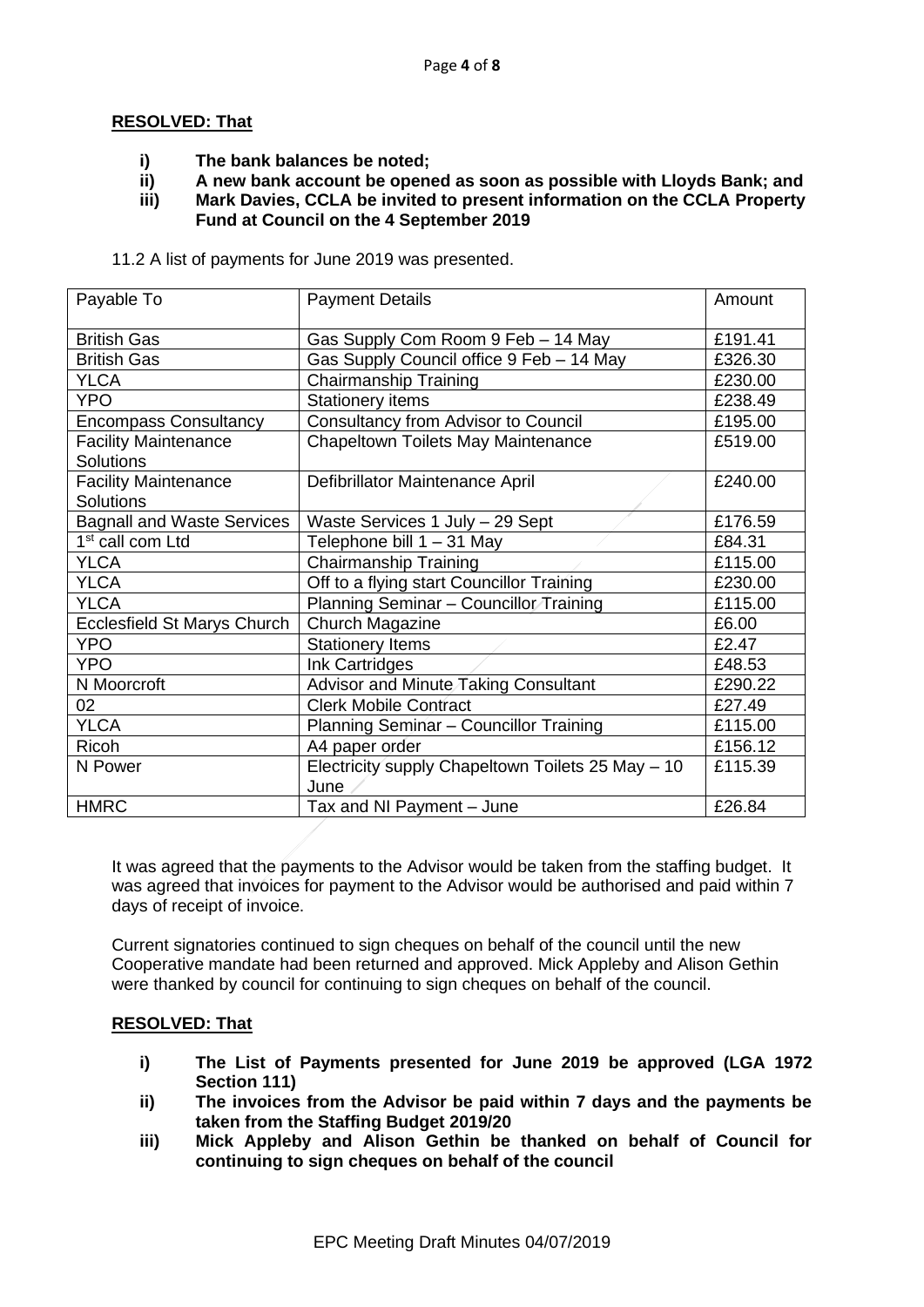#### 11.3 Banking arrangements

The Chairman updated that the Cooperative bank had still not informed Council that the new bank mandate for changes to the signatories had been received.

# **RESOLVED**

## **That the update of the Chairman be noted.**

11.4 Chairmans Allowance

The Chairman updated that the outstanding allowance due to be paid to the 2018/19 Chairman was still being discussed and a further discussion would take place at the Finance Committee meeting on the 18 July 2019.

#### **RESOLVED**

**That the Chairmans Allowance from 2018-19 be discussed at the Finance Committee meeting on the 18 July 2019.**

## **12 Annual Governance and Accountability Return (AGAR) 2018/19**

The Advisor to Council updated that the Internal Auditor had completed the Year End Audit and the Internal Auditor had also submitted a report on the findings from the Internal Audit.

12.1 Council received the AGAR 2018/19 Section 1 and report of the Internal Auditor.

12.2 Council received the AGAR 2018/19 Section 2 for signing by the Chairman.

#### **RESOLVED: That**

- **i) Section 1 of the AGAR 2018/19 be approved, signed and dated by the Chairman and in the absence of a Parish Clerk the Advisor to Council would also sign Section 1 on behalf of Ecclesfield Parish Council.**
- **ii) The Council also approved Section 2 of the AGAR 2018/19 which was signed and dated by the Chairman and in the absence of an RFO the Chairman (acting Proper Officer) signed the RFO section of Section 2.**
- **iii) The Advisor would ensure the External Auditor would be sent the documentation within the deadline previously agreed of the 8 July 2019.**

## **13. G Suite**

An update was received from Cllr P Swift. Having G Suite for council business would provide a Secure drive 'G' drive and councillors would be provided with a bespoke email address. The cost would be £4.90 per month per user. Every user would have a separate private log in facility and confidentiality could be set on the g-suite site.

## **RESOLVED: That**

- **i) Approval be given to purchase G Suite and have the system installed as soon as possible from the Admin Budget 2019/20; and**
- **ii) Cllr P Swift complete training for staff once installed**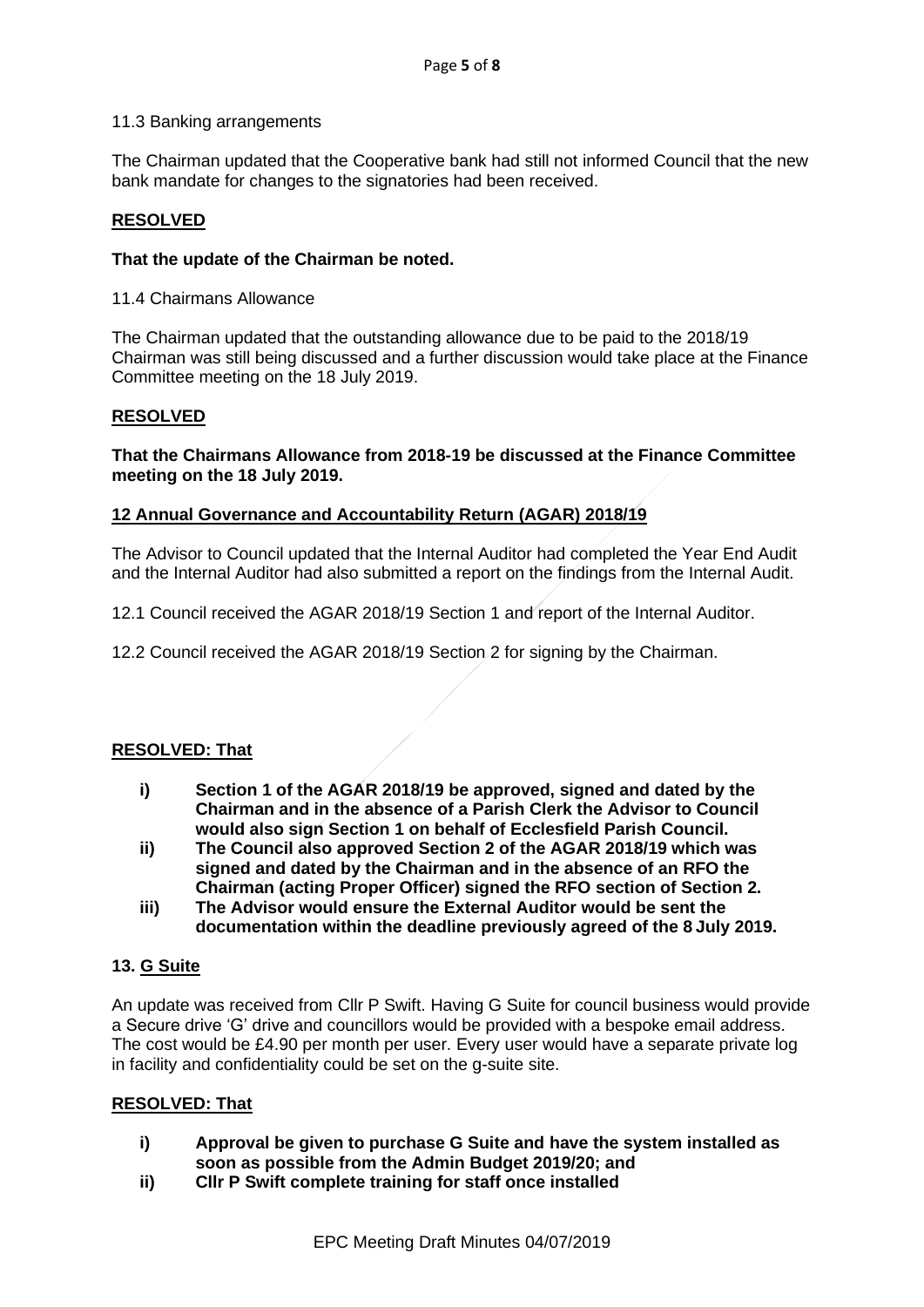Cllr Lakin left room 20:40 – returned 20:45

#### **14. Website**

Council considered replacing the website with a new website. 3 quotations had been received from Netwise UK, E Mango and Vision ICT.

#### **RESOLVED:**

#### **That a new website be provided from Netwise UK at a cost of £599.00 plus annual hosting and support at a cost of £300.00 from the Admin Budget 2019/20.**

#### **15 Grants to be considered**

This item moved into Private Session.

## **16. Motion from Cllr Lakin and Amendment to Motion from Cllr Hooper**.

Council debated the motion and substantive amendment to the motion.

To receive a notice of motion from Cllrs Lakin and Henstock as follows:

"That this committee considers a proposal to allocate the whole of the community infrastructure levy (CIL) received in 2019 by Ecclesfield Parish Council for the benefit of the improvement of the parks in the Parish Area"

An amendment to the above motion was received from Cllrs Hooper and Housley as follows:

"Delete all and replace with "Ecclesfield Parish Council acknowledges the need for investment in some Parks, Woodlands and Open Spaces. That Ecclesfield Parish Council undertakes Community Consultation prior to designating any CIL money to Ecclesfield Parish Projects"

It was felt that all the parks in the area are in a poor condition – some better than others. A review of the parks and play equipment was required and rough costing provided. Cllr Ogle updated that he had visited all the park sites and approached the City Council to ask for costs to complete all the repairs needed. The cost was approximately £3,500.

A discussion took place with regard to spending CIL Funds on the play equipment.

A vote was taken on the Motion and Amendment to the Motion. It was agreed that the original Motion be agreed subject to the following:

*That this committee considers a proposal to allocate the up to £3,500 of CIL funding received in 2019 by Ecclesfield Parish Council for the benefit of the improvement of the parks in the Parish Area.*

## **RESOLVED: That**

**i) Cllr Ogle provide the Advisor to Council with the report and costs for repair/refurbishment to the play areas from Sheffield City Council;**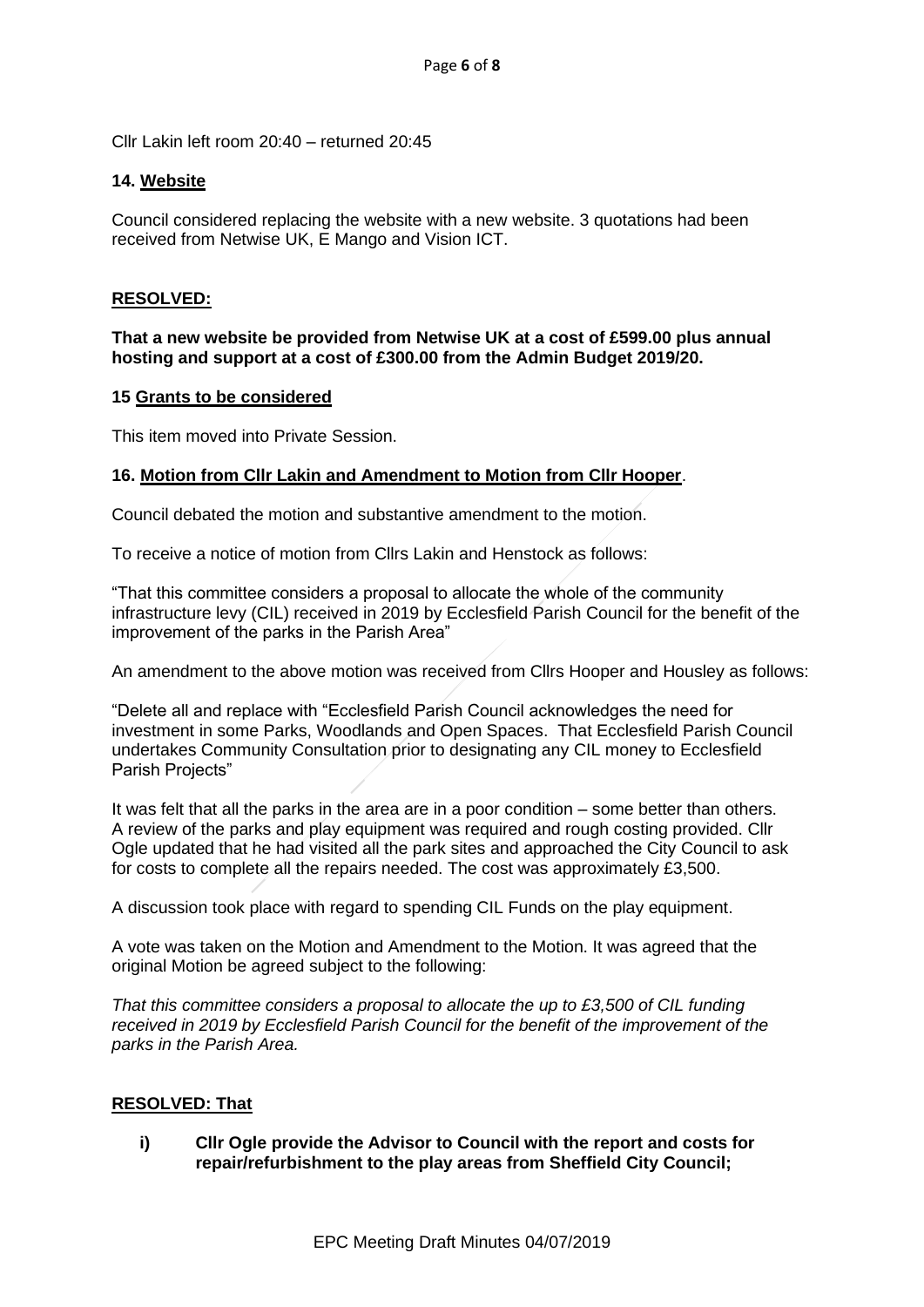- **ii) The wording of the motion be amended to read that up to £3,500 of CIL funding received in 2019 be for the benefit of the improvements to the parks in the Parish;**
- **iii) The Advisor write to Sheffield City Council on behalf of Ecclesfield Parish Council informing them of the decision of Council along with an agreement that the £3,500 is a one off payment and there would be no additional liability to Ecclesfield Parish Council in the future; and**
- **iv) The repairs/refurbishments are completed prior to the school holidays commencing.**

# **17. Updates from Councillors**

An update from Councillors on the following items would be provided to the next Council meeting.

17.1 Community Engagement 17.2 EPC Implementation Plan 17.3 SCC Standards Committee 17.4 Ann Reresby Trust 17.5 Grenoside Advisory Body 17.6 Ecclesfield Charities 17.7 Ecclesfield Civil Parish Archiving Project 17.8 High Green Health Network

## **18. Noticeboards**

It was agreed to defer the discussion about the noticeboards to the Financial Committee.

#### **19. Councillor Training**

#### 19.1 YLCA Training

It was felt that the training provided by YLCA was excellent and the venue was also good apart from it being a little too small and too hot. Additional training to be provided by YLCA with Councillors on specific topics.

19.2 Additional training

Requests had been received from Councillors. The booking forms will be completed and sent to YLCA. An order to be placed for all Councillors to have a copy of the Good Councillors Guide to Finance and Transparency and Being a Good Employer.

## **RESOLVED: That**

- **i) Sheena Spence be thanked for the excellent training provided to Councillors;**
- **ii) The Advisor to Council order books for all councillors from YLCA and the cost to be taken from the Training Budget 2019/20; and**
- **iii) Councillors complete the booking forms and return them to the Chairman to send them on YLCA; and**
- **iv) Councillors Bawden and Ogle register to complete the ILCA training with SLCC along with the Admin Assistant**

Cllr Brunt left 21:27 and returned at 21:30